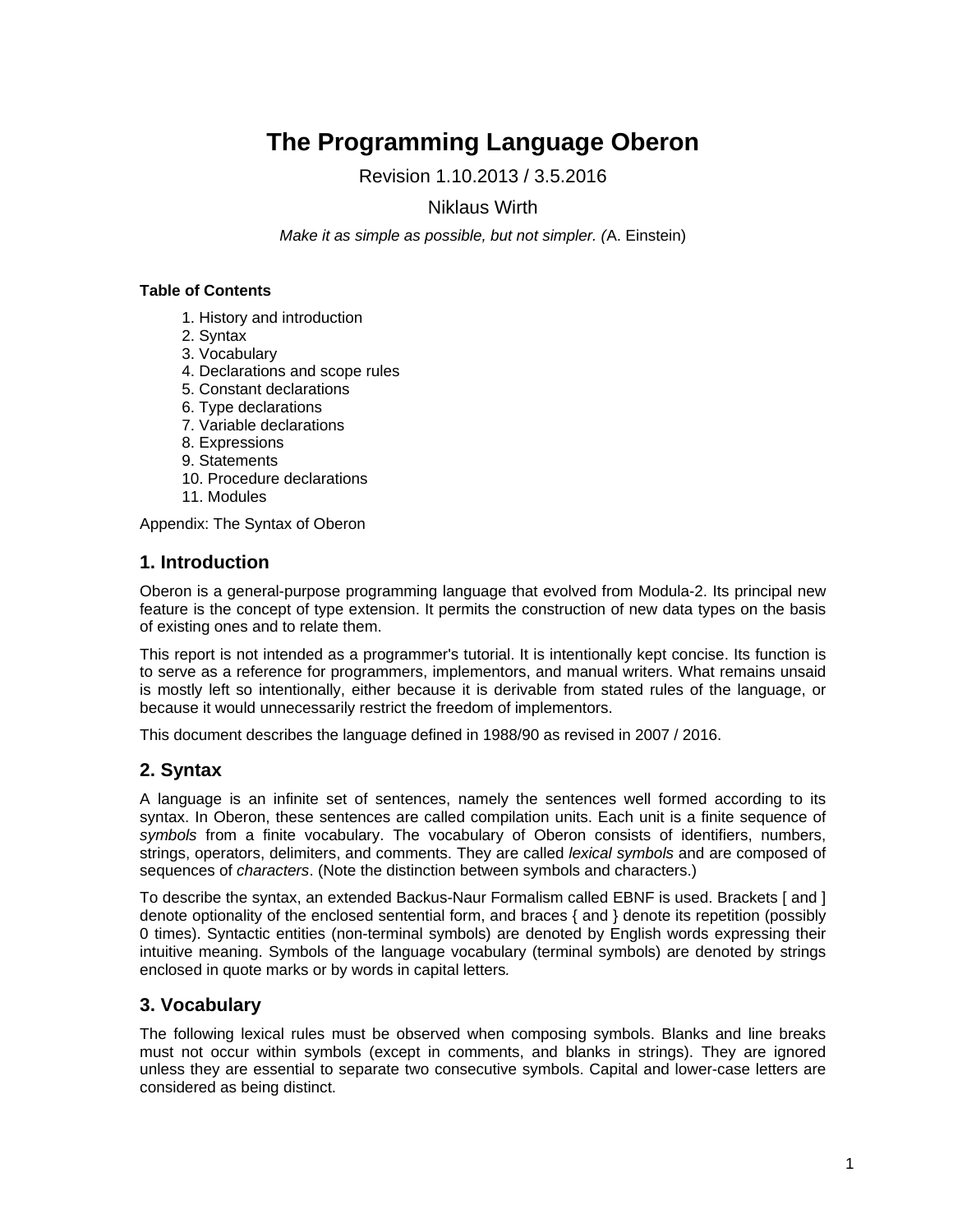*Identifiers* are sequences of letters and digits. The first character must be a letter.

 $ident = letter$  {letter | digit}.

Examples:

x scan Oberon GetSymbol firstLetter

*Numbers* are (unsigned) integers or real numbers. Integers are sequences of digits and may be followed by a suffix letter. If no suffix is specified, the representation is decimal. The suffix H indicates hexadecimal representation.

A *real number* always contains a decimal point. Optionally it may also contain a decimal scale factor. The letter E is pronounced as "times ten to the power of".

 $number = integer | real.$ integer = digit  $\{$ digit $\}$  | digit  $\{$ hexDigit $\}$  "H". real = digit  $\{digit\}$  "."  $\{digit\}$  [ScaleFactor]. ScaleFactor =  $"E"$   $["+"$   $"-"$ ] digit {digit}. hexDigit = digit | "A" | "B" | "C" | "D" | "E" | "F". digit = "0" | "1" | "2" | "3" | "4" | "5" | "6" | "7" | "8" | "9".

Examples:

| 1987    |               |
|---------|---------------|
| 100H    | $= 256$       |
| 12.3    |               |
| 4.567E8 | $= 456700000$ |

*Strings* are sequences of characters enclosed in quote marks ("). A string cannot contain the delimiting quote mark. Alternatively, a single-character string may be specified by the ordinal number of the character in hexadecimal notation followed by an "X". The number of characters in a string is called the *length* of the string.

string =  $""$  {character} """ | digit {hexdigit} "X".

Examples:

"OBERON" "Don't worry!" 22X

*Operators* and *delimiters* are the special characters, character pairs, or reserved words listed below. These reserved words consist exclusively of capital letters and cannot be used in the role of identifiers.

| $\ddot{}$                | (=       | <b>ARRAY</b> | <b>IMPORT</b>    | <b>THEN</b>  |
|--------------------------|----------|--------------|------------------|--------------|
|                          | $\wedge$ | <b>BEGIN</b> | IN               | TO           |
| $\star$                  | =        | BY           | IS               | <b>TRUE</b>  |
|                          | #        | CASE         | MOD              | <b>TYPE</b>  |
|                          | <        | <b>CONST</b> | <b>MODULE</b>    | <b>UNTIL</b> |
| &                        | >        | DIV          | NIL              | <b>VAR</b>   |
| ٠                        | $\leq$   | DO           | 0F               | WHILE        |
| $\overline{\phantom{a}}$ | $>=$     | <b>ELSE</b>  | OR.              |              |
|                          |          | <b>ELSIF</b> | <b>POINTER</b>   |              |
|                          |          | <b>END</b>   | <b>PROCEDURE</b> |              |
|                          |          | <b>FALSE</b> | <b>RECORD</b>    |              |
|                          |          | <b>FOR</b>   | <b>REPEAT</b>    |              |
|                          |          | IF           | <b>RETURN</b>    |              |

*Comments* may be inserted between any two symbols in a program. They are arbitrary character sequences opened by the bracket  $(*$  and closed by  $*)$ . Comments do not affect the meaning of a program. They may be nested.

### **4. Declarations and scope rules**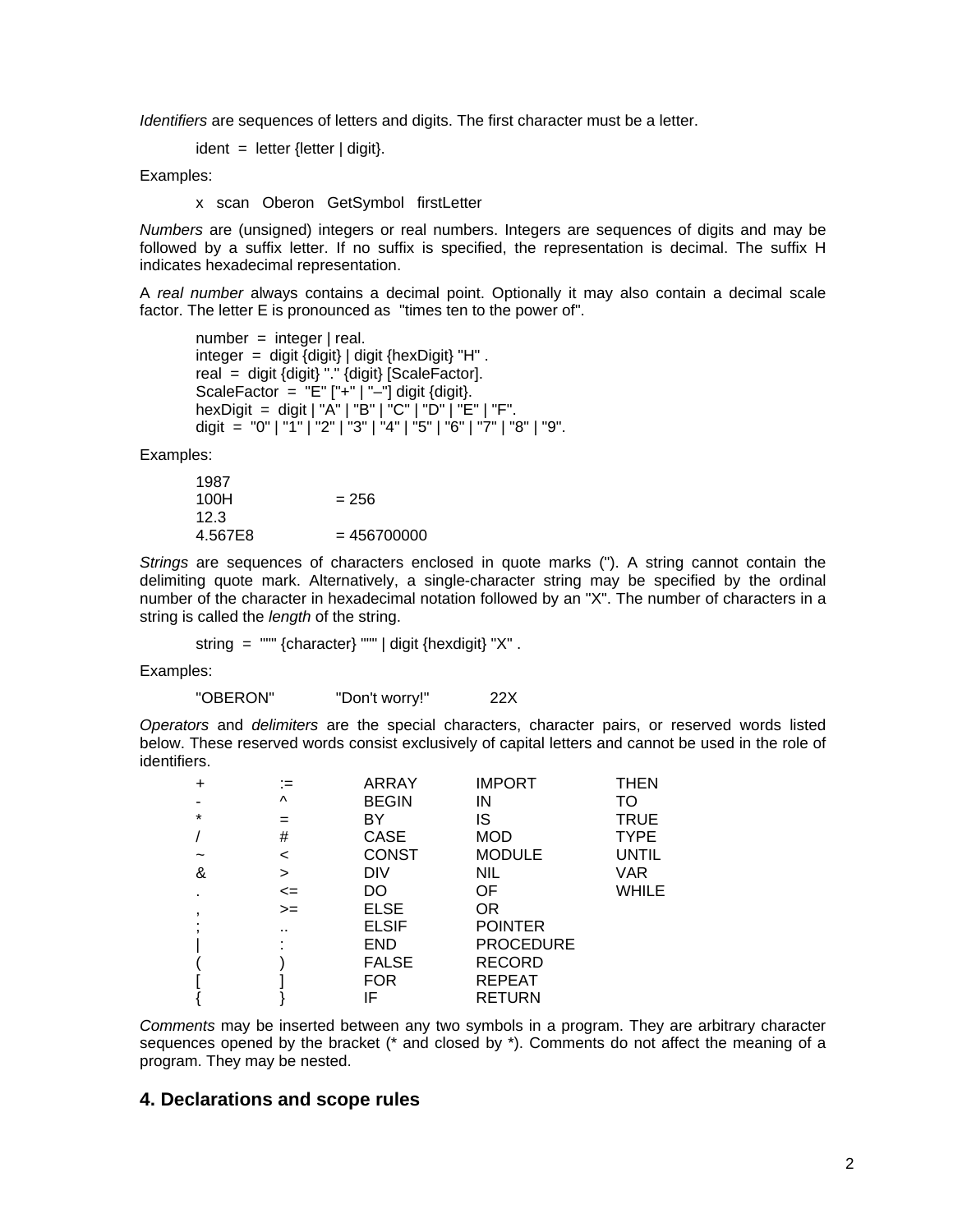Every identifier occurring in a program must be introduced by a declaration, unless it is a predefined identifier. Declarations also serve to specify certain permanent properties of an object, such as whether it is a constant, a type, a variable, or a procedure.

The identifier is then used to refer to the associated object. This is possible in those parts of a program only which are within the *scope* of the declaration. No identifier may denote more than one object within a given scope. The scope extends textually from the point of the declaration to the end of the block (procedure or module) to which the declaration belongs and hence to which the object is local.

In its declaration, an identifier in the module's scope may be followed by an export mark (\*) to indicate that it be *exported* from its declaring module. In this case, the identifier may be used in other modules, if they import the declaring module. The identifier is then prefixed by the identifier designating its module (see Ch. 11). The prefix and the identifier are separated by a period and together are called a *qualified identifier*.

 qualident = [ident "."] ident.  $identdef = ident [""].$ 

The following identifiers are predefined; their meaning is defined in section 6.1 (types) or 10.2 (procedures):

| ABS        | ASR        | <b>ASSERT</b> | <b>BOOLEAN</b> | <b>BYTE</b>  |
|------------|------------|---------------|----------------|--------------|
| CHAR       | CHR.       | DEC.          | EXCL           | <b>FLOOR</b> |
| <b>FLT</b> | INC.       | <b>INCL</b>   | <b>INTEGER</b> | I FN         |
| LSL        | <b>NEW</b> | ODD           | ORD            | <b>PACK</b>  |
| REAL       | ROR        | <b>SFT</b>    | UNPK           |              |

# **5. Constant declarations**

A constant declaration associates an identifier with a constant value.

 ConstDeclaration = identdef "=" ConstExpression. ConstExpression = expression.

A constant expression can be evaluated by a mere textual scan without actually executing the program. Its operands are constants (see Ch. 8). Examples of constant declarations are:

 $N = 100$  $limit = 2*N-1$ all  $= \{0..$  WordSize-1} name = "Oberon"

# **6. Type declarations**

A data type determines the set of values which variables of that type may assume, and the operators that are applicable. A type declaration is used to associate an identifier with a type. The types define the structure of variables of this type and, by implication, the operators that are applicable to components. There are two different data structures, namely arrays and records, with different component selectors.

TypeDeclaration = identdef "=" type.

type = qualident | ArrayType | RecordType | PointerType | ProcedureType.

Examples:

| Table |          | ARRAY N OF REAL      |
|-------|----------|----------------------|
| Tree  | $\equiv$ | POINTER TO Node      |
| Node  | $=$      | RECORD key: INTEGER; |
|       |          | left, right: Tree    |
|       |          | FND                  |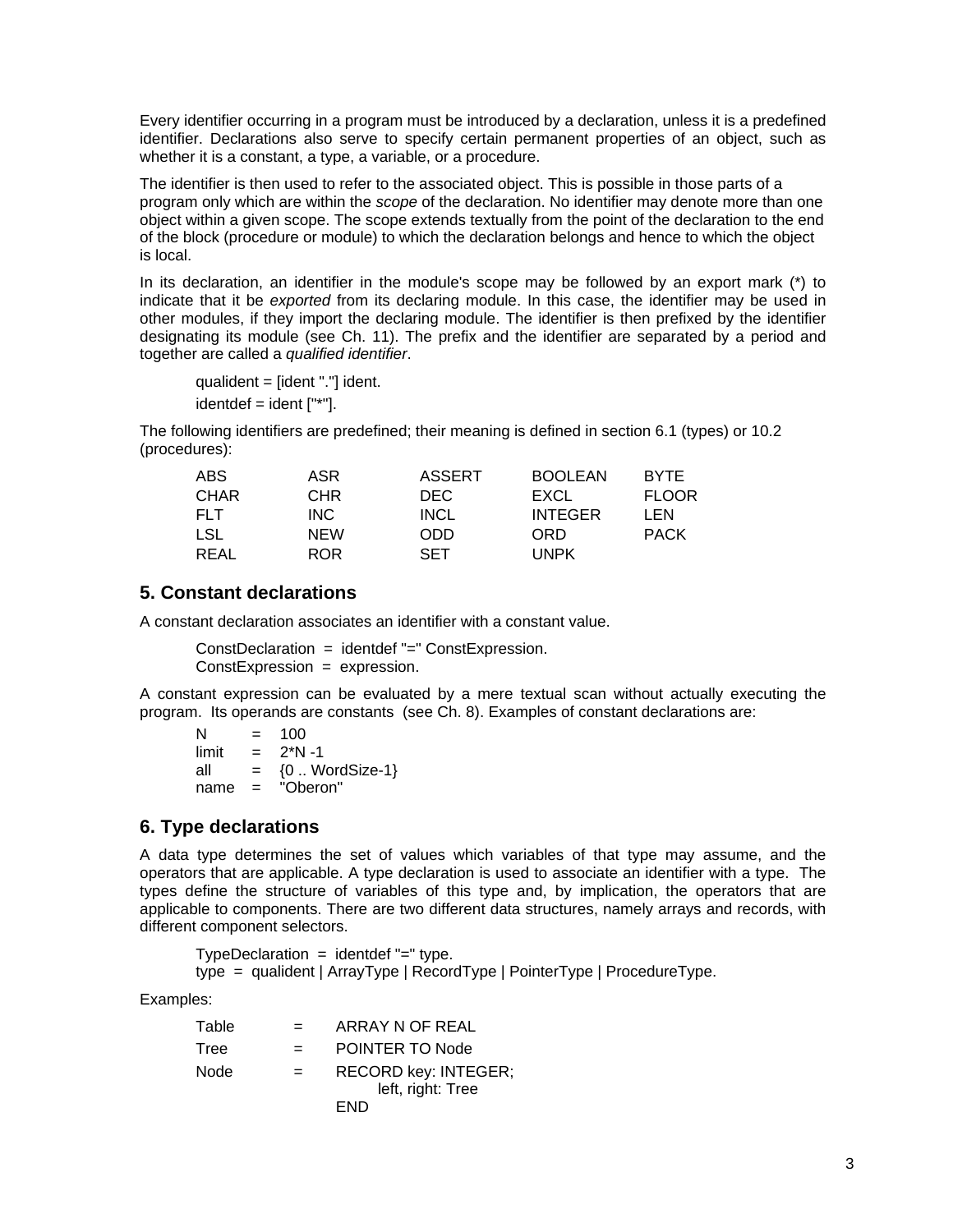| CenterNode = |     | RECORD (Node)                   |
|--------------|-----|---------------------------------|
|              |     | name: ARRAY 32 OF CHAR;         |
|              |     | subnode: Tree                   |
|              |     | FND.                            |
| Function     | $=$ | PROCEDURE (x: INTEGER): INTEGER |

#### **6.1. Basic types**

The following basic types are denoted by predeclared identifiers. The associated operators are defined in 8.2, and the predeclared function procedures in 10.2. The values of a given basic type are the following:

| BOOLEAN | the truth values TRUE and FALSE                                      |
|---------|----------------------------------------------------------------------|
| CHAR    | the characters of a standard character set                           |
| INTEGER | the integers                                                         |
| REAL    | real numbers                                                         |
| BYTE    | the integers between 0 and 255                                       |
| SET     | the sets of integers between 0 and an implementation-dependent limit |

The type BYTE is compatible with the type INTEGER, and vice-versa.

#### **6.2. Array types**

An array is a structure consisting of a fixed number of elements which are all of the same type, called the *element type*. The number of elements of an array is called its *length*. The elements of the array are designated by indices, which are integers between 0 and the length minus 1.

ArrayType =  $ARRAY$  length  $\{$ "," length $\}$  OF type.

length = ConstExpression.

A declaration of the form

ARRAY N0, N1, ... , Nk OF T

is understood as an abbreviation of the declaration

ARRAY N0 OF ARRAY N1 OF ...

#### ARRAY Nk OF T

Examples of array types:

ARRAY N OF INTEGER ARRAY 10, 20 OF REAL

#### **6.3. Record types**

A record type is a structure consisting of a fixed number of elements of possibly different types. The record type declaration specifies for each element, called *field*, its type and an identifier which denotes the field. The scope of these field identifiers is the record definition itself, but they are also visible within field designators (see 8.1) referring to elements of record variables.

RecordType = RECORD ["(" BaseType ")"] [FieldListSequence] END.  $BaseType = qualifieden.$  $FieldListSequence = FieldList$ ;" FieldList }.  $FieldList$  =  $IdentList$  ":" type.  $IdentList = identdef \, \{".\}$  identdef $\}$ .

If a record type is exported, field identifiers that are to be visible outside the declaring module must be marked. They are called *public fields*; unmarked fields are called *private fields*.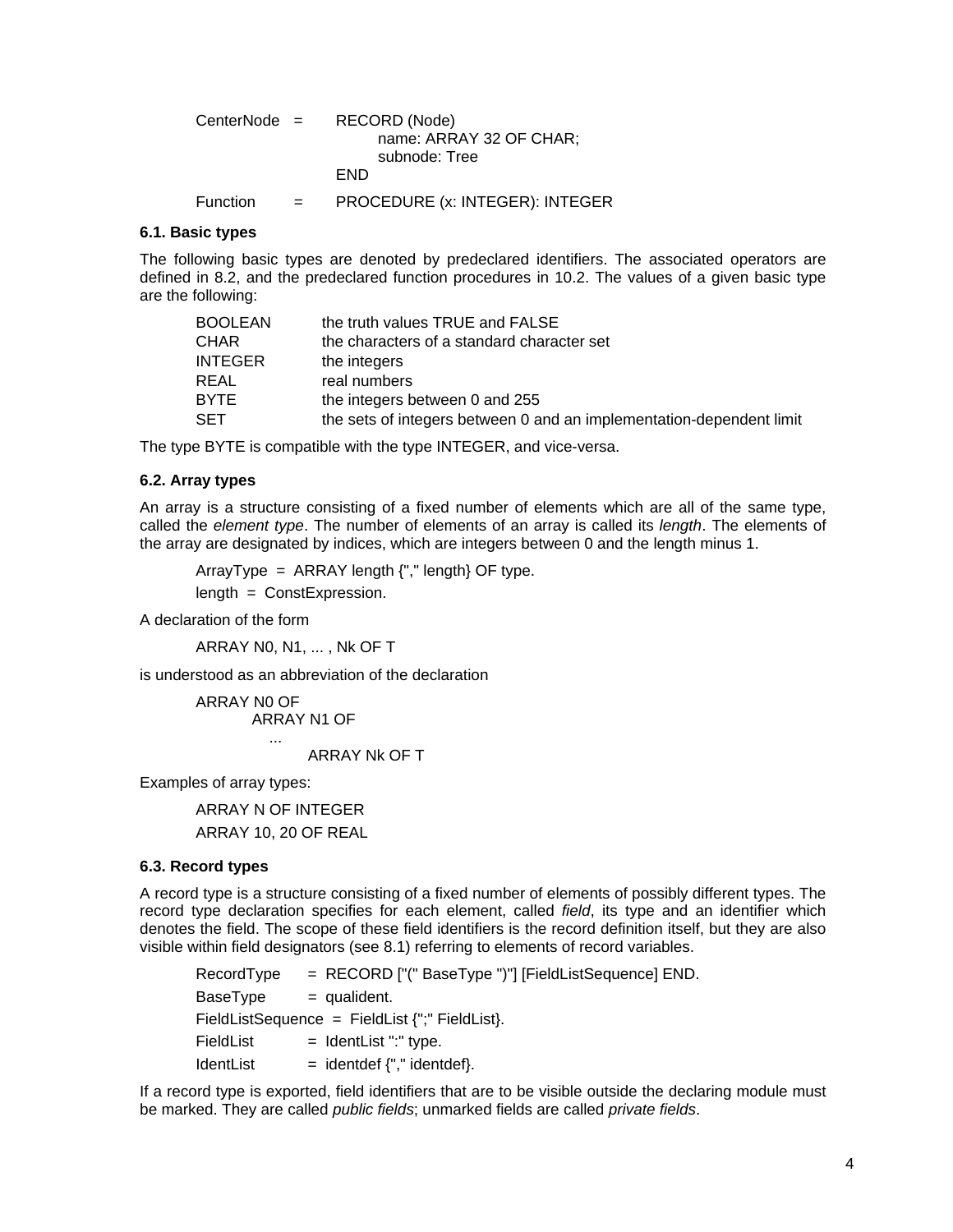Record types are extensible, i.e. a record type can be defined as an extension of another record type. In the examples above, *CenterNode* (directly) extends *Node*, which is the (direct) base type of *CenterNode*. More specifically, *CenterNode* extends *Node* with the fields *name* and *subnode*.

*Definition*: A type *T* extends a type *T0*, if it equals *T0*, or if it directly extends an extension of *T0*. Conversely, a type *T0* is a base type of *T*, if it equals *T*, or if it is the direct base type of a base type of *T*.

Examples of record types:

RECORD day, month, year: INTEGER END RECORD name, firstname: ARRAY 32 OF CHAR; age: INTEGER; salary: REAL END

# **6.4. Pointer types**

Variables of a pointer type *P* assume as values pointers to variables of some type *T*. It must be a record type. The pointer type *P* is said to be *bound to T*, and *T* is the *pointer base type of P.* Pointer types inherit the extension relation of their base types, if there is any. If a type *T* is an extension of *T0* and *P* is a pointer type bound to *T*, then *P* is also an extension of *P0, the pointer type bound to T0*.

PointerType = POINTER TO type.

If a type *P* is defined as POINTER TO T, the identifier *T* can be declared textually following the declaration of *P*, but [if so] it must lie within the same scope.

If  $p$  is a variable of type  $P =$  POINTER TO T, then a call of the predefined procedure NEW(p) has the following effect (see 10.2): A variable of type *T* is allocated in free storage, and a pointer to it is assigned to *p*. This pointer *p* is of type *P* and the referenced variable *p^* is of type *T*. Failure of allocation results in *p* obtaining the value *NIL*. Any pointer variable may be assigned the value *NIL*, which points to no variable at all.

# **6.5. Procedure types**

Variables of a procedure type *T* have a procedure (or NIL) as value. If a procedure *P* is assigned to a procedure variable of type *T*, the (types of the) formal parameters of *P* must be the same as those indicated in the formal parameters of *T*. The same holds for the result type in the case of a function procedure (see 10.1). *P* must not be declared local to another procedure, and neither can it be a standard procedure.

ProcedureType = PROCEDURE [FormalParameters].

# **7. Variable declarations**

Variable declarations serve to introduce variables and associate them with identifiers that must be unique within the given scope. They also serve to associate fixed data types with the variables.

 $Variable Declaration = IdentList ":" type.$ 

Variables whose identifiers appear in the same list are all of the same type. Examples of variable declarations (refer to examples in Ch. 6):

i, j, k: INTEGER x, y: REAL p, q: BOOLEAN s: SET f: Function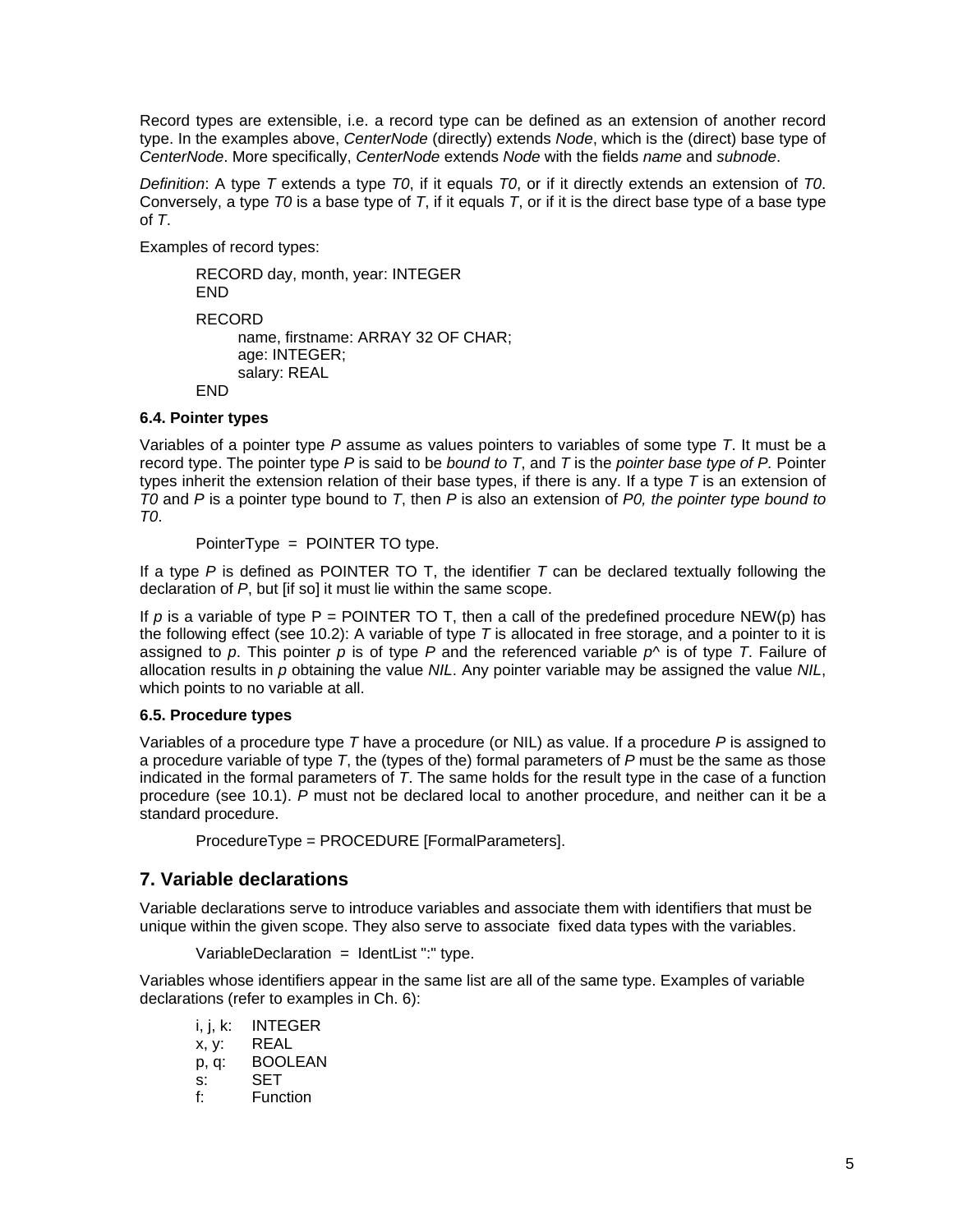```
a: ARRAY 100 OF REAL 
w: ARRAY 16 OF 
            RECORD ch: CHAR; 
                 count: INTEGER 
            END 
t: Tree
```
# **8. Expressions**

Expressions are constructs denoting rules of computation whereby constants and current values of variables are combined to derive other values by the application of operators and function procedures. Expressions consist of operands and operators. Parentheses may be used to express specific associations of operators and operands.

# **8.1. Operands**

With the exception of sets and literal constants, i.e. numbers and strings, operands are denoted by *designators*. A designator consists of an identifier referring to the constant, variable, or procedure to be designated. This identifier may possibly be qualified by module identifiers (see Ch. 4 and 11), and it may be followed by selectors, if the designated object is an element of a structure.

If A designates an array, then *A[E]* denotes that element of *A* whose index is the current value of the expression *E*. The type of *E* must be of type INTEGER. A designator of the form *A[E1, E2, ... , En]* stands for *A[E1][E2] ... [En]*. If *p* designates a pointer variable, *p^* denotes the variable which is referenced by *p*. If *r* designates a record, then *r.f* denotes the field *f* of *r*. If *p* designates a pointer, *p.f* denotes the field *f* of the record *p^*, i.e. the dot implies dereferencing and *p.f* stands for *p^.f*.

The *typeguard v(T0)* asserts that *v* is of type *T0*, i.e. it aborts program execution, if it is not of type *T0*. The guard is applicable, if

1. *T0* is an extension of the declared type *T* of *v*, and if

2. *v* is a variable parameter of record type, or *v* is a pointer.

```
designator = qualident {selector}.selector = "." ident | "[" ExpList "]" | "^" | "(" qualident ")".
ExpList = expression {"," expression }.
```
If the designated object is a variable, then the designator refers to the variable's current value. If the object is a procedure, a designator without parameter list refers to that procedure. If it is followed by a (possibly empty) parameter list, the designator implies an activation of the procedure and stands for the value resulting from its execution. The (types of the) actual parameters must correspond to the formal parameters as specified in the procedure's declaration (see Ch. 10).

Examples of designators (see examples in Ch. 7):

|                       | (INTEGER) |
|-----------------------|-----------|
| a[i]                  | (REAL)    |
| $w[3]$ .ch            | (CHAR)    |
| t.key                 | (INTEGER) |
| t.left.right          | (Tree)    |
| t(CenterNode).subnode | (Tree)    |

### **8.2. Operators**

The syntax of expressions distinguishes between four classes of operators with different precedences (binding strengths). The operator  $\sim$  has the highest precedence, followed by multiplication operators, addition operators, and relations. Operators of the same precedence associate from left to right. For example, *x*−*y*−*z* stands for *(x*−*y)*−*z.*

expression = SimpleExpression [relation SimpleExpression].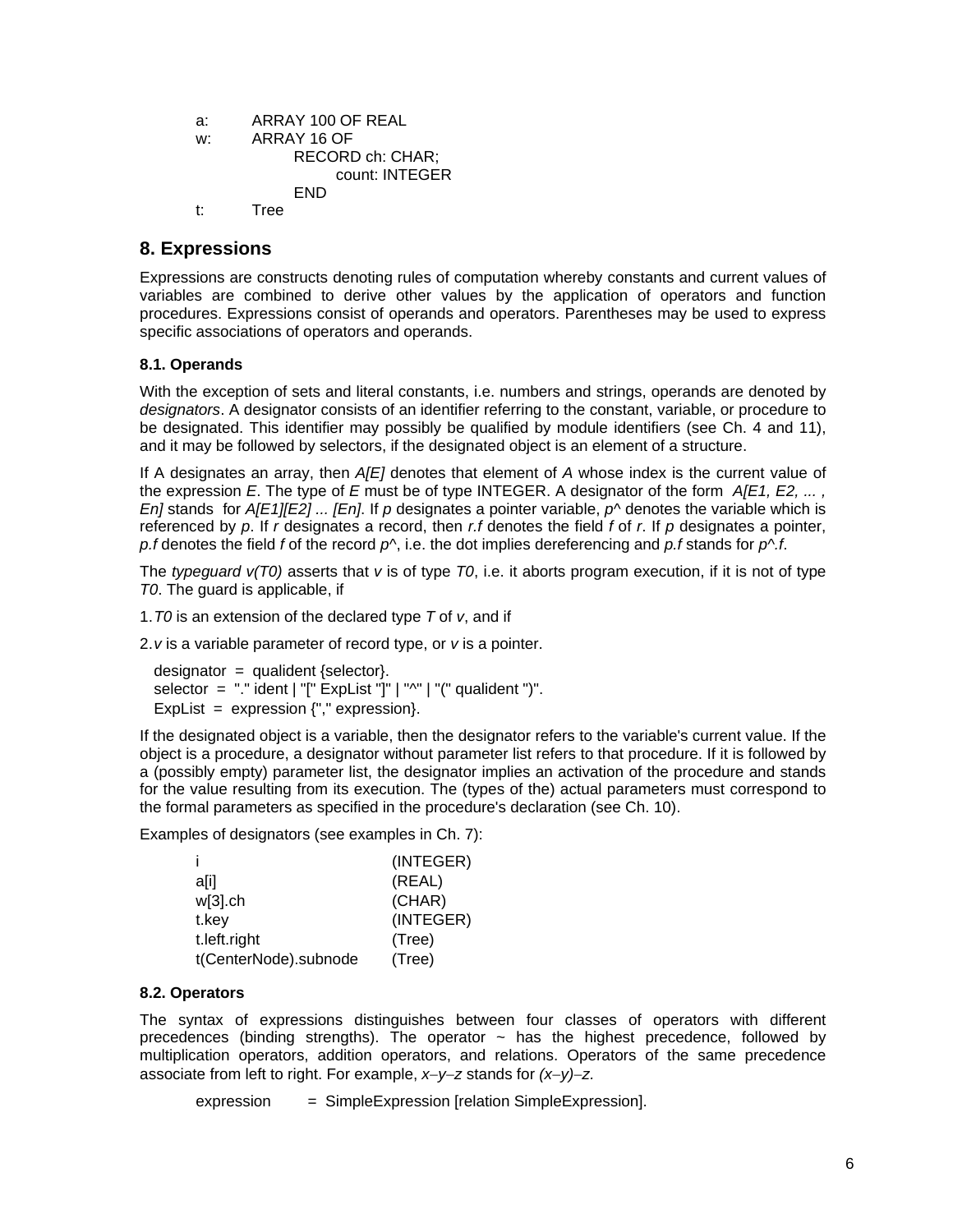| relation    | $=$ "="   "#"   "<"   "<="   ">"   ">="   IN   IS.                     |
|-------------|------------------------------------------------------------------------|
|             | SimpleExpression = $["+"]"$ term {AddOperator term}.                   |
|             | AddOperator = $+$ "   "-"   OR.                                        |
| term        | $=$ factor {MulOperator factor}.                                       |
| MulOperator | $=$ "*"   "/"   DIV   MOD   "&".                                       |
| factor      | = number   string   NIL   TRUE   FALSE                                 |
|             | set   designator [ActualParameters]   "(" expression ")"   "~" factor. |
| set         | $=$ "{" [element {"," element}] "}".                                   |
| element     | = expression ["" expression].                                          |
|             | ActualParameters $=$ "(" [ExpList] ")".                                |

The set  ${m \dots n}$  denotes  ${m, m+1, \dots, n-1, n}$ , and if  $m > n$ , the empty set. The available operators are listed in the following tables. In some instances, several different operations are designated by the same operator symbol. In these cases, the actual operation is identified by the type of the operands.

#### *8.2.1. Logical operators*

| <u>symbol</u> | result                          |
|---------------|---------------------------------|
| OR<br>&       | logical disjunction             |
|               | logical conjunction<br>negation |

These operators apply to BOOLEAN operands and yield a BOOLEAN result.

| p OR q   | stands for | "if p then TRUE, else q"  |
|----------|------------|---------------------------|
| p & q    | stands for | "if p then q, else FALSE" |
| $\sim$ p | stands for | "not p"                   |

### *8.2.2. Arithmetic operators*

| symbol     | result           |
|------------|------------------|
|            | sum              |
|            | difference       |
| $\star$    | product          |
|            | quotient         |
| DIV        | integer quotient |
| <b>MOD</b> | modulus          |
|            |                  |

The operators +, −, \*, and / apply to operands of numeric types. Both operands must be of the same type, which is also the type of the result. When used as unary operators, – denotes sign inversion and + denotes the identity operation.

The operators DIV and MOD apply to integer operands only. Let  $q = x$  DIV y, and  $r = x$  MOD y. Then quotient *q* and remainder *r* are defined by the equation

 $x = q^*y + r$  0 <= r < y

#### *8.2.3. Set operators*

| svmbol  | result                   |
|---------|--------------------------|
| $\pm$   | union                    |
|         | difference               |
| $\star$ | intersection             |
|         | symmetric set difference |

When used with a single operand of type SET, the minus sign denotes the set complement.

### *8.2.4. Relations*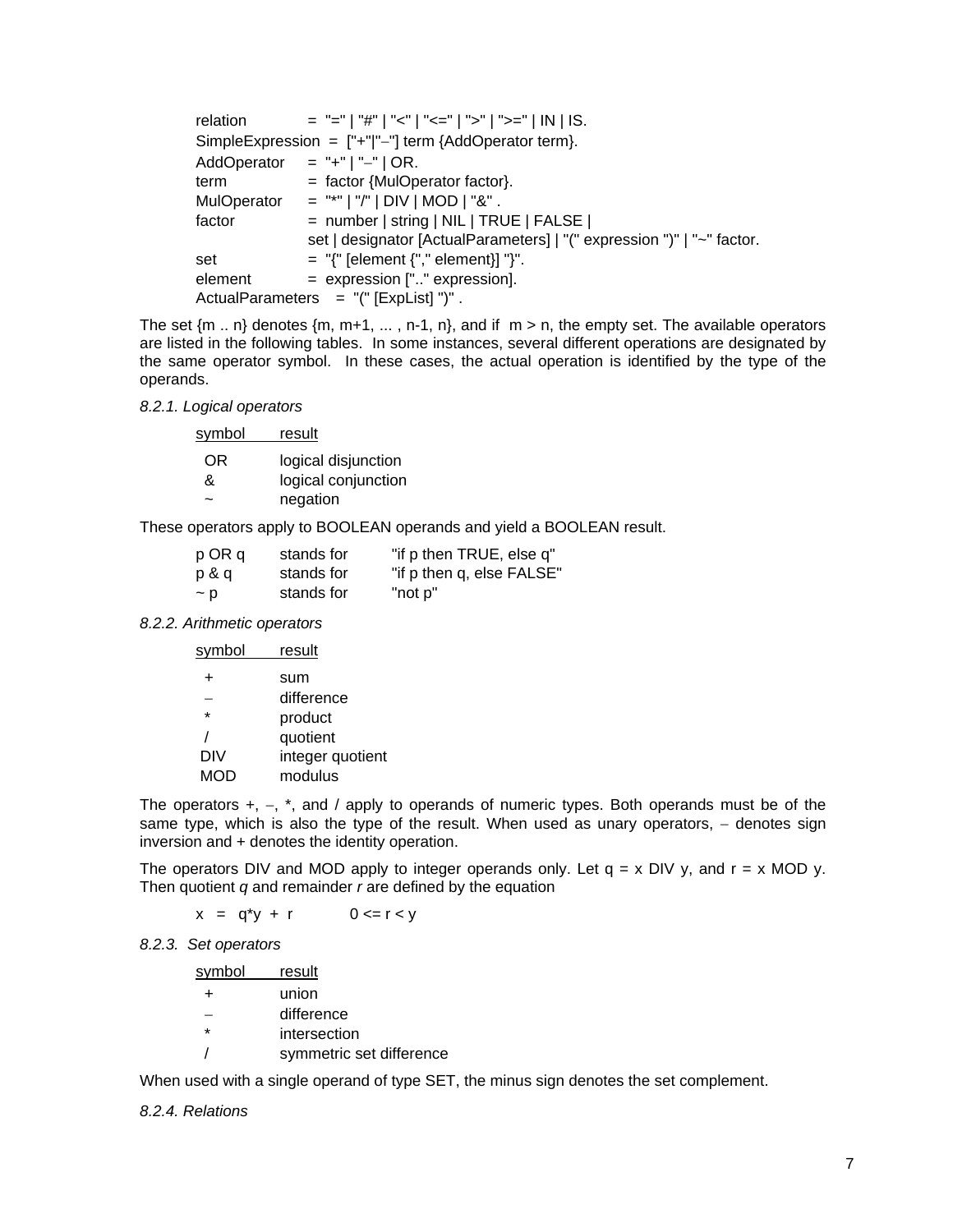| symbol | relation         |
|--------|------------------|
|        | equal            |
| #      | unequal          |
| <      | less             |
| <=     | less or equal    |
| ↘      | greater          |
| >=     | greater or equal |
| IN     | set membership   |
| IS     | type test        |

Relations are Boolean. The ordering relations  $\lt$ ,  $\lt$  =,  $\gt$ ,  $\gt$  = apply to the numeric types, CHAR, and character arrays. The relations  $=$  and  $\#$  also apply to the types BOOLEAN, SET, and to pointer and procedure types.

*x IN s* stands for "x is an element of s". *x* must be of type INTEGER, and *s* of type SET.

*v IS T* stands for "v is of type T" and is called a *type test*. It is applicable, if

- 1. T is an extension of the declared type T0 of v, and if
- 2. v is a variable parameter of record type or v is a pointer.

Assuming, for instance, that T is an extension of T0 and that v is a designator declared of type T0, then the test *v IS T* determines whether the actually designated variable is (not only a T0, but also) a T. The value of *NIL IS T* is undefined.

Examples of expressions (refer to examples in Ch. 7):

| 1987                        | (INTEGER) |
|-----------------------------|-----------|
| i DIV <sub>3</sub>          | (INTEGER) |
| $\neg p$ OR q               | (BOOLEAN) |
| $(i+j) * (i-j)$             | (INTEGER) |
| $s - \{8, 9, 13\}$          | (SET)     |
| a[i+j] * a[i-j]             | (REAL)    |
| $(0 \le i)$ & $(i \le 100)$ | (BOOLEAN) |
| $t.$ key = 0                | (BOOLEAN) |
| k IN $\{i : j-1\}$          | (BOOLEAN) |
| t IS CenterNode             | (BOOLEAN) |

# **9. Statements**

Statements denote actions. There are elementary and structured statements. Elementary statements are not composed of any parts that are themselves statements. They are the assignment and the procedure call. Structured statements are composed of parts that are themselves statements. They are used to express sequencing and conditional, selective, and repetitive execution. A statement may also be empty, in which case it denotes no action. The empty statement is included in order to relax punctuation rules in statement sequences.

statement = [assignment | ProcedureCall | IfStatement | CaseStatement | WhileStatement | RepeatStatement | ForStatement].

### **9.1. Assignments**

The assignment serves to replace the current value of a variable by a new value specified by an expression. The assignment operator is written as ":=" and pronounced as *becomes.*

 $assignment = designation$ :=" expression.

If a value parameter is structured (of array or record type), no assignment to it or to its elements are permitted. Neither may assignments be made to imported variables.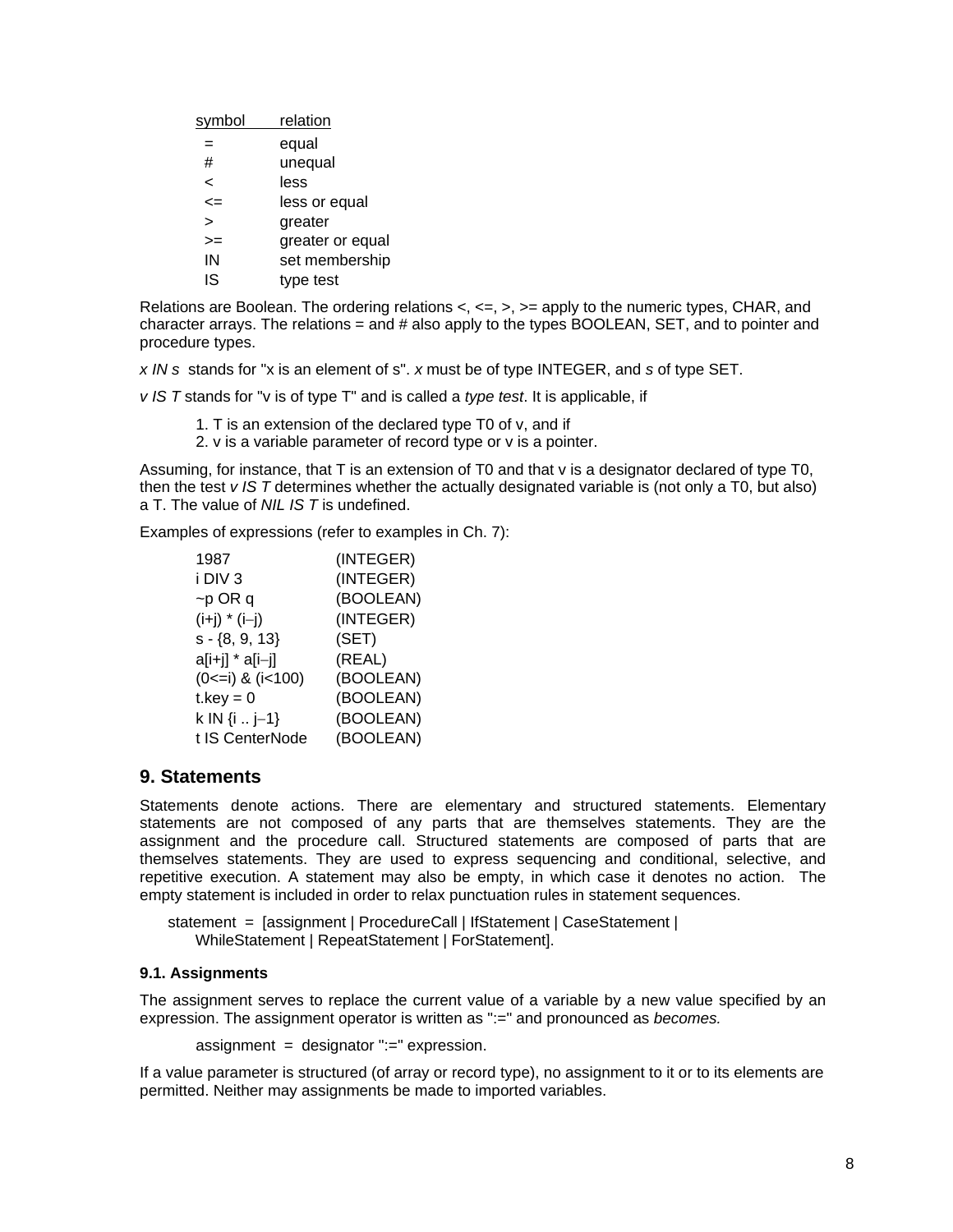The type of the expression must be the same as that of the designator. The following exceptions hold:

- 1. The constant NIL can be assigned to variables of any pointer or procedure type.
- 2. Strings can be assigned to any array of characters, provided the number of characters in the string is less than that of the array. (A null character is appended). Single-character strings can also be assigned to variables of type CHAR.
- 3. In the case of records, the type of the source must be an extension of the type of the destination.
- 4. An open array may be assigned to an array of equal base type.

Examples of assignments (see examples in Ch. 7):

```
i := 0p := i = jx := FLT(i + 1)k := (i + i) DIV 2
f := log2s := \{2, 3, 5, 7, 11, 13\}a[i] := (x+y) * (x-y)t.kev := iw[i+1].ch := "A"
```
#### **9.2. Procedure calls**

A procedure call serves to activate a procedure. The procedure call may contain a list of actual parameters which are substituted in place of their corresponding formal parameters defined in the procedure declaration (see Ch. 10). The correspondence is established by the positions of the parameters in the lists of actual and formal parameters respectively. There exist two kinds of parameters: *variable* and *value* parameters.

In the case of variable parameters, the actual parameter must be a designator denoting a variable. If it designates an element of a structured variable, the selector is evaluated when the formal/actual parameter substitution takes place, i.e. before the execution of the procedure. If the parameter is a value parameter, the corresponding actual parameter must be an expression. This expression is evaluated prior to the procedure activation, and the resulting value is assigned to the formal parameter which now constitutes a local variable (see also 10.1.).

ProcedureCall = designator [ActualParameters].

Examples of procedure calls:

ReadInt(i) (see Ch. 10) WriteInt $(2^*$ j + 1, 6) INC(w[k].count)

### **9.3. Statement sequences**

Statement sequences denote the sequence of actions specified by the component statements which are separated by semicolons.

StatementSequence = statement {";" statement}.

#### **9.4. If statements**

```
IfStatement = IF expression THEN StatementSequence 
      {ELSIF expression THEN StatementSequence} 
      [ELSE StatementSequence] 
      END.
```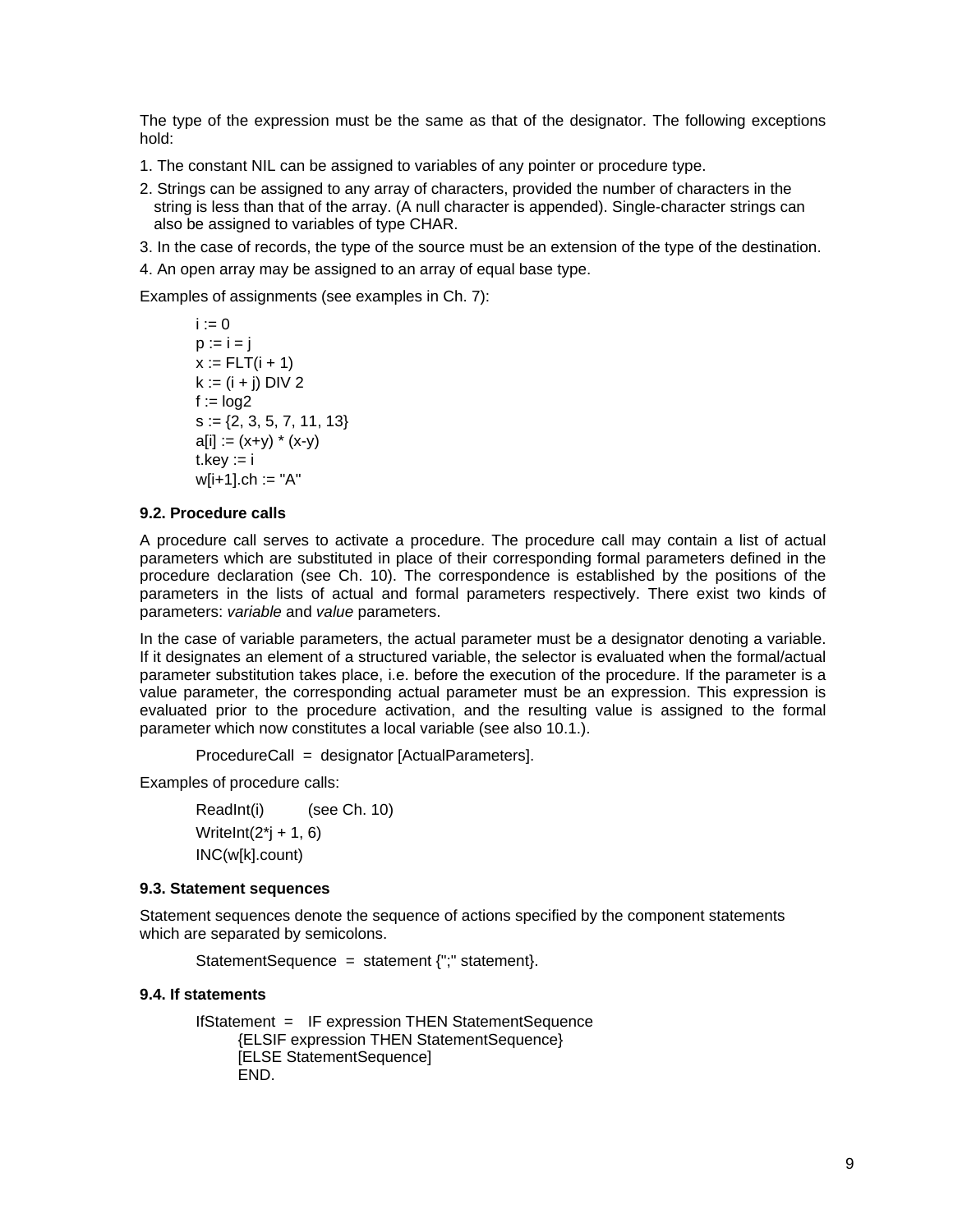If statements specify the conditional execution of guarded statements. The Boolean expression preceding a statement is called its *guard*. The guards are evaluated in sequence of occurrence, until one evaluates to TRUE, whereafter its associated statement sequence is executed. If no guard is satisfied, the statement sequence following the symbol ELSE is executed, if there is one.

Example:

IF (ch  $>=$  "A") & (ch  $<=$  "Z") THEN ReadIdentifier ELSIF (ch  $>=$  "0") & (ch  $<=$  "9") THEN ReadNumber ELSIF ch = 22X THEN ReadString END

### **9.5. Case statements**

Case statements specify the selection and execution of a statement sequence according to the value of an expression. First the case expression is evaluated, then the statement sequence is executed whose case label list contains the obtained value. If the case expression is of type INTEGER or CHAR, all labels must be integers or single-character strings, respectively.

|       | CaseStatement = $\angle$ CASE expression OF case $\{\Vert$ " case $\}$ END. |
|-------|-----------------------------------------------------------------------------|
| case  | = [CaseLabelList ":" StatementSequence].                                    |
|       | CaseLabelList = LabelRange $\{$ "," LabelRange $\}$ .                       |
|       | LabelRange $=$ label $[$ "" label].                                         |
| label | $=$ integer   string   qualident.                                           |

Example:

```
CASE k OF 
     0: x := x + y| 1: x := x - y| 2: x := x * y| 3: x := x / yFND
```
The type *T* of the case expression (case variable) may also be a record or pointer type. Then the case labels must be extensions of *T*, and in the statements *Si* labelled by *Ti*, the case variable is considered as of type *Ti*.

Example:

```
TYPE R = RECORD a: INTEGER END ; 
    R0 = RECORD (R) b: INTEGER END ; 
   R1 = RECORD (R) b: REAL END;R2 = RECORD (R) b: SET END;P = POINTER TO R;
    P0 = POINTER TO R0; 
    P1 = POINTER TO R1; 
    P2 = POINTER TO R2; 
VAR p: P; 
CASE p OF 
   P0: p.b := 10 |
   P1: p.b := 2.5P2: p.b := \{0, 2\}END
```
**9.6. While statements**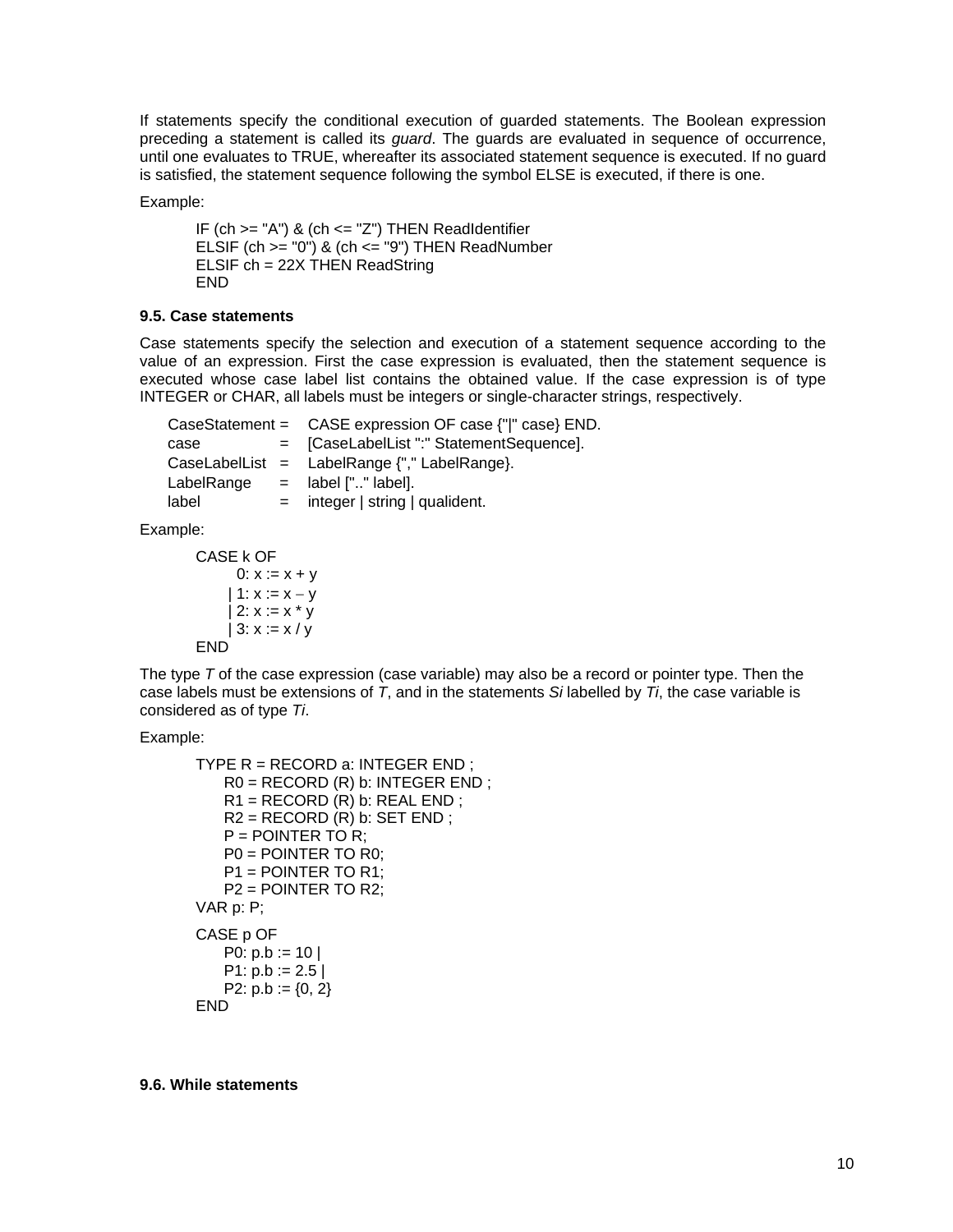While statements specify repetition. If any of the Boolean expressions (guards) yields TRUE, the corresponding statement sequence is executed. The expression evaluation and the statement execution are repeated until none of the Boolean expressions yields TRUE.

```
 WhileStatement = WHILE expression DO StatementSequence 
       {ELSIF expression DO StatementSequence} END.
```
Examples:

```
WHILE i > 0 DO
   j := j DIV 2; i := i + 1END
WHILE (t # NIL) & (t.key # i) DO
   t := t. left
END 
WHILE m > n DO m = m - nELSIF n > m DO n := n - mEND
```
### **9.7. Repeat Statements**

A repeat statement specifies the repeated execution of a statement sequence until a condition is satisfied. The statement sequence is executed at least once.

RepeatStatement = REPEAT StatementSequence UNTIL expression.

### **9.8. For statements**

A for statement specifies the repeated execution of a statement sequence for a given number of times, while a progression of values is assigned to an integer variable called the *control variable* of the for statement.

```
For Statement = FOR ident ":=" expression TO expression [BY ConstExpression] DO 
  StatementSequence END .
```
The for statement

FOR v := beg TO end BY inc DO S END

is, if *inc* > 0, equivalent to

```
v := \text{beq}:
WHILE v \le end DO S; v := v + inc END
```
and if *inc* < 0 it is equivalent to

 $v := \text{bea}:$ WHILE  $v ==$  end DO S;  $v := v + inc$  END

The types of *v, beg* and *end* must be INTEGER, and *inc* must be an integer (constant expression). If the step is not specified, it is assumed to be 1.

# **10. Procedure declarations**

Procedure declarations consist of a procedure heading and a procedure body. The heading specifies the procedure identifier, the formal parameters, and the result type (if any). The body contains declarations and statements. The procedure identifier is repeated at the end of the procedure declaration.

There are two kinds of procedures, namely proper procedures and function procedures. The latter are activated by a function designator as a constituent of an expression, and yield a result that is an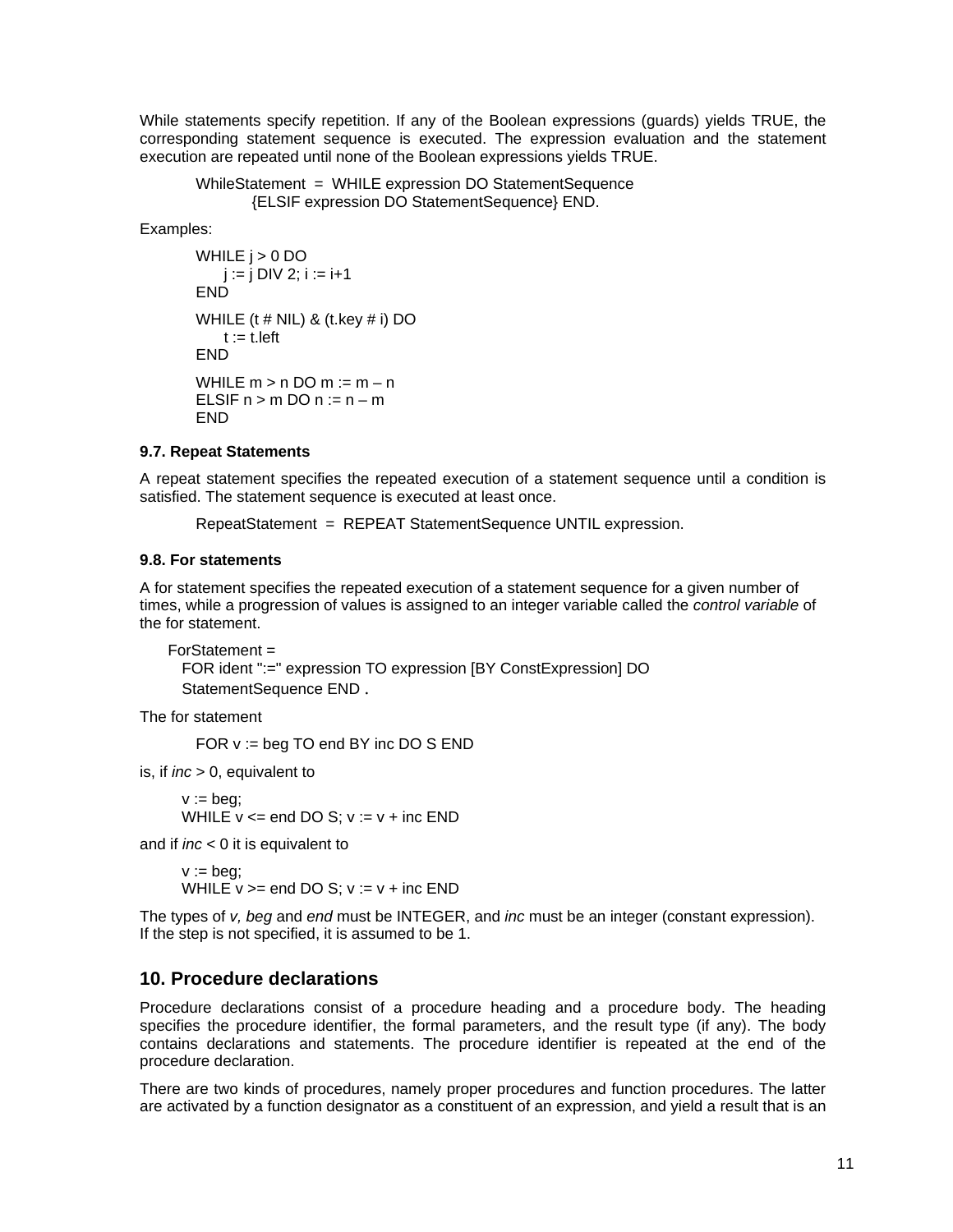operand in the expression. Proper procedures are activated by a procedure call. A function procedure is distinguished in the declaration by indication of the type of its result following the parameter list. Its body must end with a RETURN clause which defines the result of the function procedure.

All constants, variables, types, and procedures declared within a procedure body are local to the procedure. The values of local variables are undefined upon entry to the procedure. Since procedures may be declared as local objects too, procedure declarations may be nested.

In addition to its formal parameters and locally declared objects, the objects declared globally are also visible in the procedure.

The use of the procedure identifier in a call within its declaration implies recursive activation of the procedure.

ProcedureDeclaration = ProcedureHeading ";" ProcedureBody ident. ProcedureHeading = PROCEDURE identdef [FormalParameters]. ProcedureBody = DeclarationSequence [BEGIN StatementSequence] [RETURN expression] END. DeclarationSequence = [CONST {ConstDeclaration ";"}] [TYPE {TypeDeclaration ";"}] [VAR {VariableDeclaration ";"}] {ProcedureDeclaration ";"}.

#### **10.1. Formal parameters**

Formal parameters are identifiers which denote actual parameters specified in the procedure call. The correspondence between formal and actual parameters is established when the procedure is called. There are two kinds of parameters, namely *value* and *variable* parameters. A variable parameter corresponds to an actual parameter that is a variable, and it stands for that variable. A value parameter corresponds to an actual parameter that is an expression, and it stands for its value, which cannot be changed by assignment. However, if a value parameter is of a basic type, it represents a local variable to which the value of the actual expression is initially assigned.

The kind of a parameter is indicated in the formal parameter list: Variable parameters are denoted by the symbol VAR and value parameters by the absence of a prefix.

A function procedure without parameters must have an empty parameter list. It must be called by a function designator whose actual parameter list is empty too.

Formal parameters are local to the procedure, i.e. their scope is the program text which constitutes the procedure declaration.

FormalParameters = "(" [FPSection {";" FPSection}] ")" [":" qualident]. FPSection =  $[VAR]$  ident  ${", "$  ident $}$   $" : "$  FormalType. FormalType =  ${ARRAY OF}$  qualident.

The type of each formal parameter is specified in the parameter list. For variable parameters, it must be identical to the corresponding actual parameter's type, except in the case of a record, where it must be a base type of the corresponding actual parameter's type.

If the formal parameter's type is specified as

#### ARRAY OF T

the parameter is said to be an *open array*, and the corresponding actual parameter may be of arbitrary length.

If a formal parameter specifies a procedure type, then the corresponding actual parameter must be either a procedure declared globally, or a variable (or parameter) of that procedure type. It cannot be a predefined procedure. The result type of a procedure can be neither a record nor an array.

Examples of procedure declarations: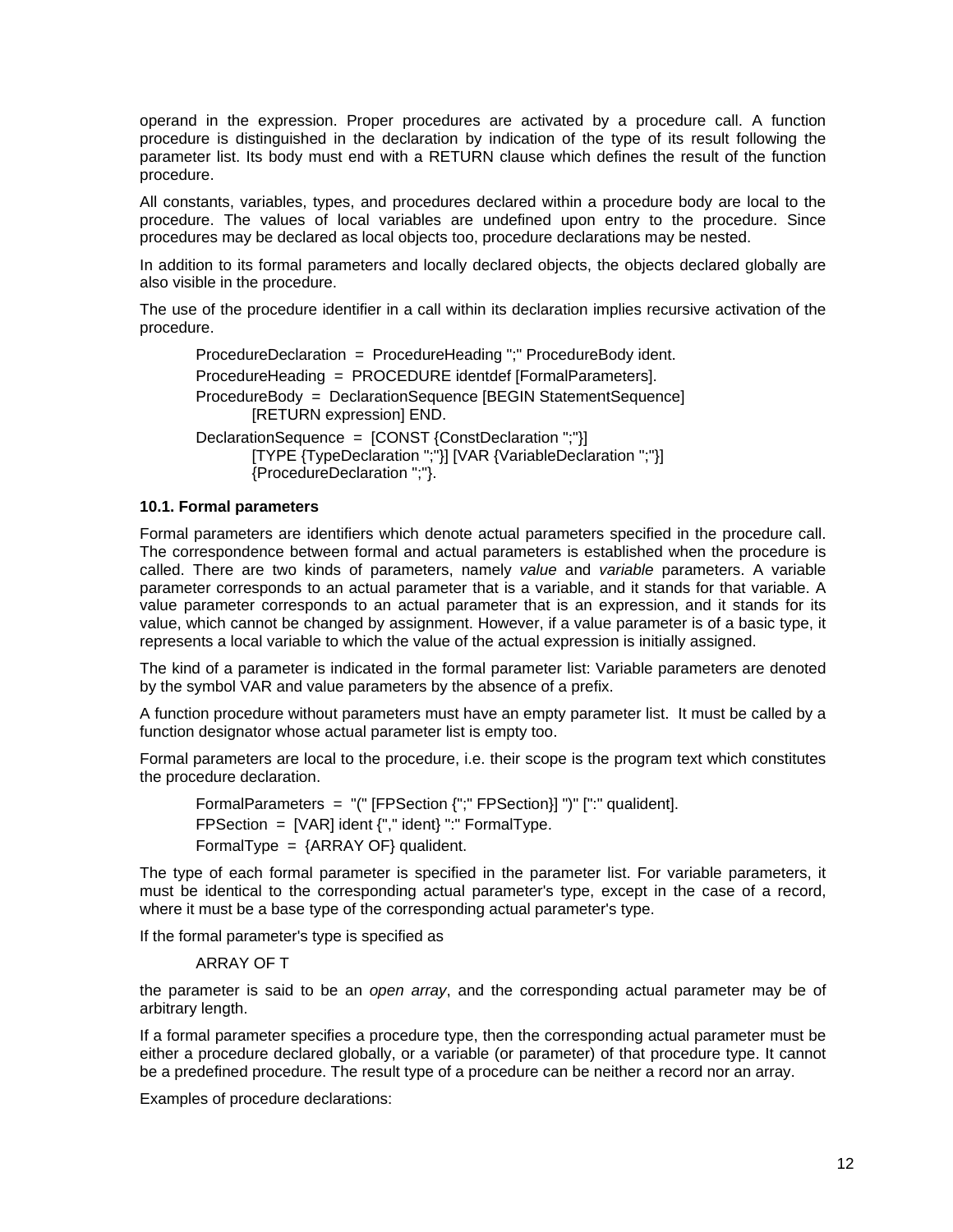```
PROCEDURE ReadInt(VAR x: INTEGER); 
    VAR i : INTEGER; ch: CHAR; 
BEGIN i := 0; Read(ch);
    WHILE ("0" <= ch) & (ch <= "9") DO 
       i := 10^*i + (ORD(ch)-ORD("0")); Read(ch)
    END ; 
   x := iEND ReadInt 
PROCEDURE WriteInt(x: INTEGER); (^* 0 <= x < 10^5 ^*)VAR i: INTEGER; 
       buf: ARRAY 5 OF INTEGER; 
BEGIN i := 0:
   REPEAT buf[i] := x MOD 10; x := x DIV 10; INC(i) UNTIL x = 0;
   REPEAT DEC(i); Write(CHR(buf[i] + ORD("0"))) UNTIL i = 0END WriteInt 
PROCEDURE log2(x: INTEGER): INTEGER; 
    VAR y: INTEGER; (*assume x>0*) 
BEGIN y := 0;
   WHILE x > 1 DO x := x DIV 2; INC(y) END;
    RETURN y 
END log2
```
# **10.2. Predefined procedures**

The following table lists the predefined procedures. Some are generic procedures, i.e. they apply to several types of operands. v stands for a variable, x and n for expressions, and T for a type.

*Function procedures:* 

| Name      | Argument type   | Result type    | Function                       |
|-----------|-----------------|----------------|--------------------------------|
| ABS(x)    | x: numeric type | type of x      | absolute value                 |
| ODD(x)    | x: INTEGER      | <b>BOOLEAN</b> | $x \text{ MOD } 2 = 1$         |
| LEN(v)    | v: array        | <b>INTEGER</b> | the length of v                |
| LSL(x, n) | x, n: INTEGER   | <b>INTEGER</b> | logical shift left, $x * 2^n$  |
| ASR(x, n) | x, n: INTEGER   | <b>INTEGER</b> | signed shift right, x $DIV 2n$ |
| ROR(x, n) | x, n: INTEGER   | <b>INTEGER</b> | x rotated right by n bits      |

*Type conversion functions:* 

| Name     | Argument type              | Result type    | Function                        |
|----------|----------------------------|----------------|---------------------------------|
| FLOOR(x) | REAL                       | <b>INTEGER</b> | round down                      |
| FLT(x)   | <b>INTEGER</b>             | REAL           | identity                        |
| ORD(x)   | CHAR, BOOLEAN, SET INTEGER |                | ordinal number of x             |
| CHR(x)   | <b>INTEGER</b>             | <b>CHAR</b>    | character with ordinal number x |

### *Proper procedures:*

| Name       | Argument types     | Function         |
|------------|--------------------|------------------|
| INC(v)     | <b>INTEGER</b>     | $v := v + 1$     |
| INC(v, n)  | <b>INTEGER</b>     | $V := V + n$     |
| DEC(v)     | <b>INTEGER</b>     | $v := v - 1$     |
| DEC(v, n)  | <b>INTEGER</b>     | $V := V - n$     |
| INCL(v, x) | v: SET; x: INTEGER | $V := V + \{X\}$ |
| EXCL(v, x) | v: SET; x: INTEGER | $V := V - {X}$   |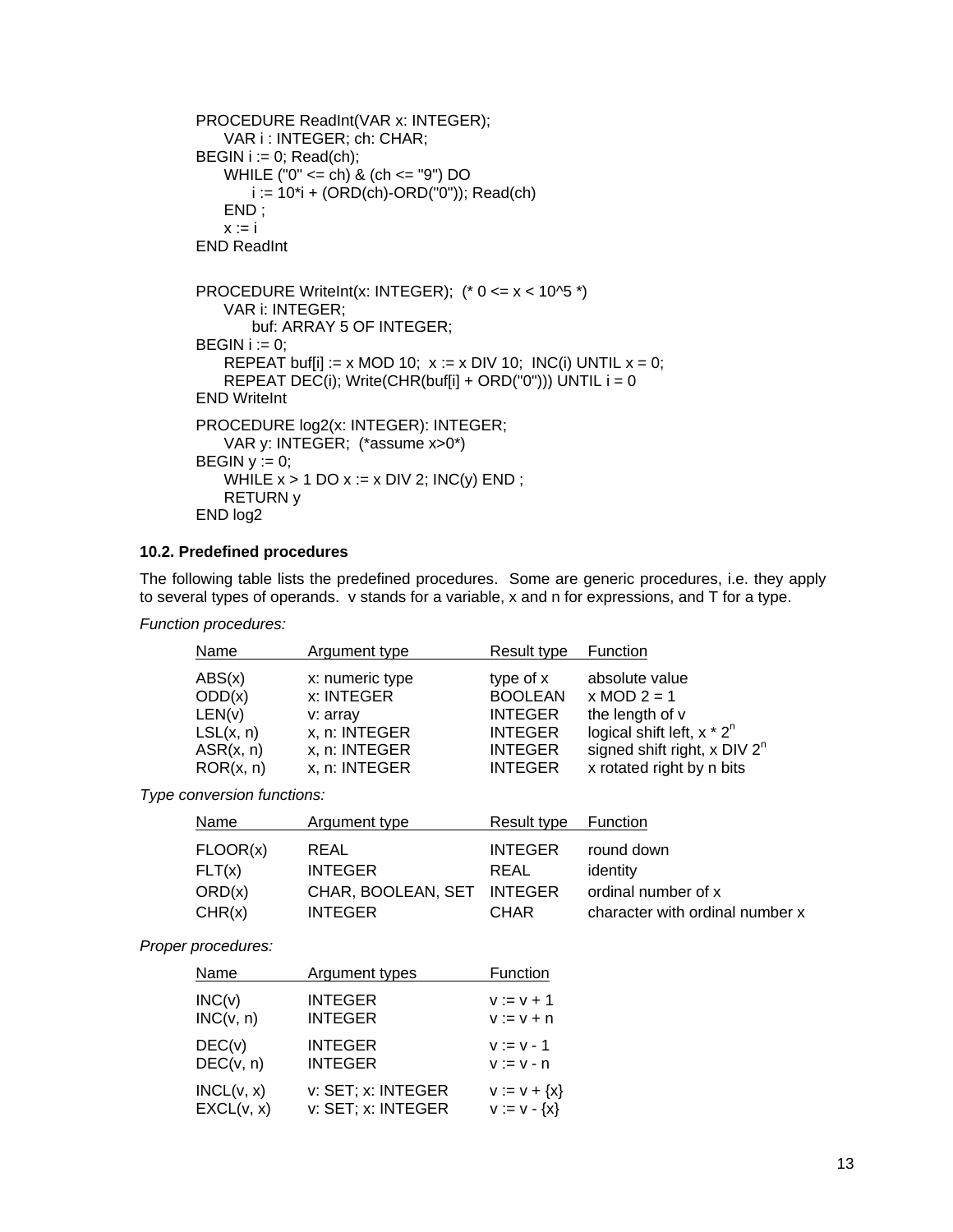| NEW(v)                   | pointer type                                 | allocate v <sup>^</sup>                      |
|--------------------------|----------------------------------------------|----------------------------------------------|
| ASSERT(b)                | <b>BOOLEAN</b>                               | abort. if $\neg$ b                           |
| PACK(x, n)<br>UNPK(x, n) | <b>REAL: INTEGER</b><br><b>REAL; INTEGER</b> | pack x and n into x<br>unpack x into x and n |

The function FLOOR(x) yields the largest integer not greater than x.

 $FLOOR(1.5) = 1$   $FLOOR(-1.5) = -2$ 

The parameter *n* of PACK represents the exponent of *x*. PACK(x, y) is equivalent to  $x := x * 2^y$ . UNPK is the reverse operation. The resulting x is normalized, such that  $1.0 \le x \le 2.0$ .

# **11. Modules**

A module is a collection of declarations of constants, types, variables, and procedures, and a sequence of statements for the purpose of assigning initial values to the variables. A module typically constitutes a text that is compilable as a unit.

| module | $=$ MODULE ident ";" [ImportList] DeclarationSequence<br>[BEGIN StatementSequence] END ident ".". |
|--------|---------------------------------------------------------------------------------------------------|
|        | $ImportList = IMPORT import \{", " import}\$ ",".                                                 |
| Import | $=$ ident $[$ ":=" ident].                                                                        |

The import list specifies the modules of which the module is a client. If an identifier x is exported from a module M, and if M is listed in a module's import list, then x is referred to as M.x. If the form "M := M1" is used in the import list, an exported object x declared within M1 is referenced in the importing module as M.x .

Identifiers that are to be visible in client modules, i.e. which are to be exported, must be marked by an asterisk (export mark) in their declaration. Variables are always exported in *read-only* mode.

The statement sequence following the symbol BEGIN is executed when the module is added to a system (loaded). Individual (parameterless) procedures can thereafter be activated from the system, and these procedures serve as commands.

Example:

```
MODULE Out; (*exported procedures: Write, WriteInt, WriteLn*)
     IMPORT Texts, Oberon; 
     VAR W: Texts.Writer; 
     PROCEDURE Write*(ch: CHAR); 
     BEGIN Texts.Write(W, ch) 
     END ; 
    PROCEDURE WriteInt*(x, n: INTEGER);
          VAR i: INTEGER; a: ARRAY 16 OF CHAR; 
    BEGIN i := 0;
         IF x < 0 THEN Texts. Write (W, "-"); x := -x END;
REPEAT a[i] := CHR(x MOD 10 + ORD("0")); x = x DIV 10; INC(i) UNTIL x = 0;
 REPEAT Texts.Write(W, " "); DEC(n) UNTIL n <= i; 
 REPEAT DEC(i); Texts.Write(W, a[i]) UNTIL i = 0 
     END WriteInt; 
     PROCEDURE WriteLn*; 
     BEGIN Texts.WriteLn(W); Texts.Append(Oberon.Log, W.buf) 
     END WriteLn; 
BEGIN Texts.OpenWriter(W) 
END Out.
```
### **11.1 The Module SYSTEM**

The optional module SYSTEM contains definitions that are necessary to program low-level operations referring directly to resources particular to a given computer and/or implementation.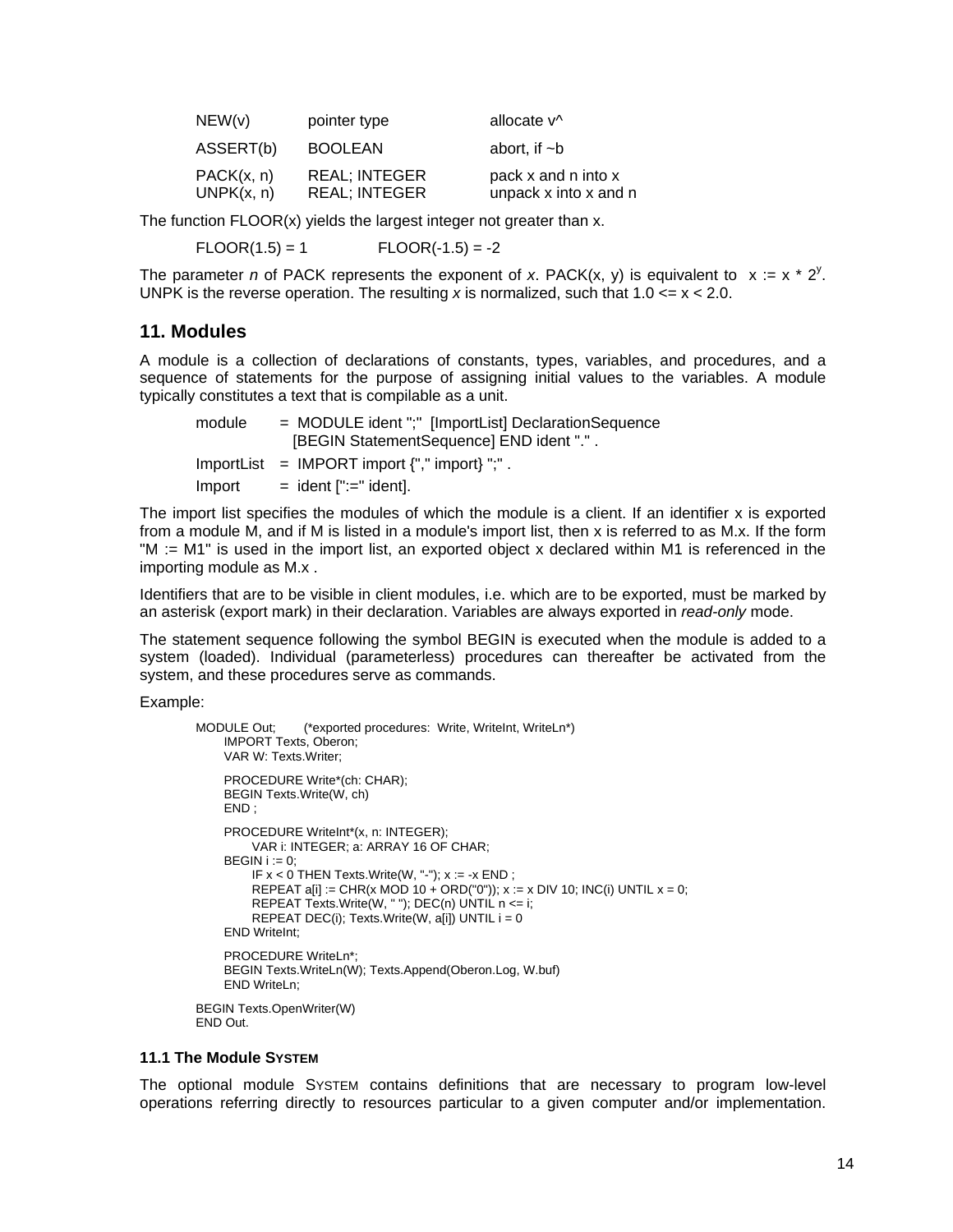These include for example facilities for accessing devices that are controlled by the computer, and perhaps facilities to break the data type compatibility rules otherwise imposed by the language definition.

There are two reasons for provoding facilites in Module SYSTEM; (1) Their value is implementationdependent, that is, it is not derivable from the language's definition, and (2) they may corrupt a system (e.g. PUT). It is strongly recommended to restrict their use to specific low-level modules, as such modules are inherently non-portable and not "type-safe". However, they are easily recognized due to the identifier SYSTEM appearing in the module's import lists. The subsequent definitions are generally applicable. However, individual implementations may include in their module SYSTEM additional definitions that are particular to the specific, underlying computer. In the following, *v* stands for a variable, *x, a,* and *n* for expressions.

*Function procedures:* 

| Name      | Argument types | Result type    | Function              |
|-----------|----------------|----------------|-----------------------|
| ADR(v)    | any            | <b>INTEGER</b> | address of variable v |
| SIZE(T)   | any type       | <b>INTEGER</b> | size in bytes         |
| BIT(a, n) | a, n: INTEGER  | <b>BOOLEAN</b> | bit n of mem[a]       |

# *Proper procedures:*

| Name      | Argument types                                                                | Function             |
|-----------|-------------------------------------------------------------------------------|----------------------|
| GET(a, v) | a: INTEGER; v: any basic type                                                 | $v := \text{mem}[a]$ |
| PUT(a, x) | a: INTEGER; x: any basic type                                                 | $mem[a] := x$        |
|           | COPY(src, dst, n) all INTEGER copy <i>n</i> consecutive words from src to dst |                      |

The following are additional procedures accepted by the compiler for the RISC processor:

# *Function procedures:*

| Name                                                        | Argument types                                                                 | Result type                                                          | Function                                                                                            |
|-------------------------------------------------------------|--------------------------------------------------------------------------------|----------------------------------------------------------------------|-----------------------------------------------------------------------------------------------------|
| VAL(T, n)<br>ADC(m, n)<br>B C(m, n)<br>UML(m, n)<br>COND(n) | scalar<br><b>INTEGER</b><br><b>INTEGER</b><br><b>INTEGER</b><br><b>INTEGER</b> | <b>INTEGER</b><br><b>INTEGER</b><br><b>INTEGER</b><br><b>BOOLEAN</b> | identity<br>add with carry C<br>subtract with carry C<br>unsigned multiplication<br>IF Cond(n) THEN |

### *Proper procedures:*

| Name   | Argument types | Function          |
|--------|----------------|-------------------|
| LED(n) | <b>INTEGER</b> | display n on LEDs |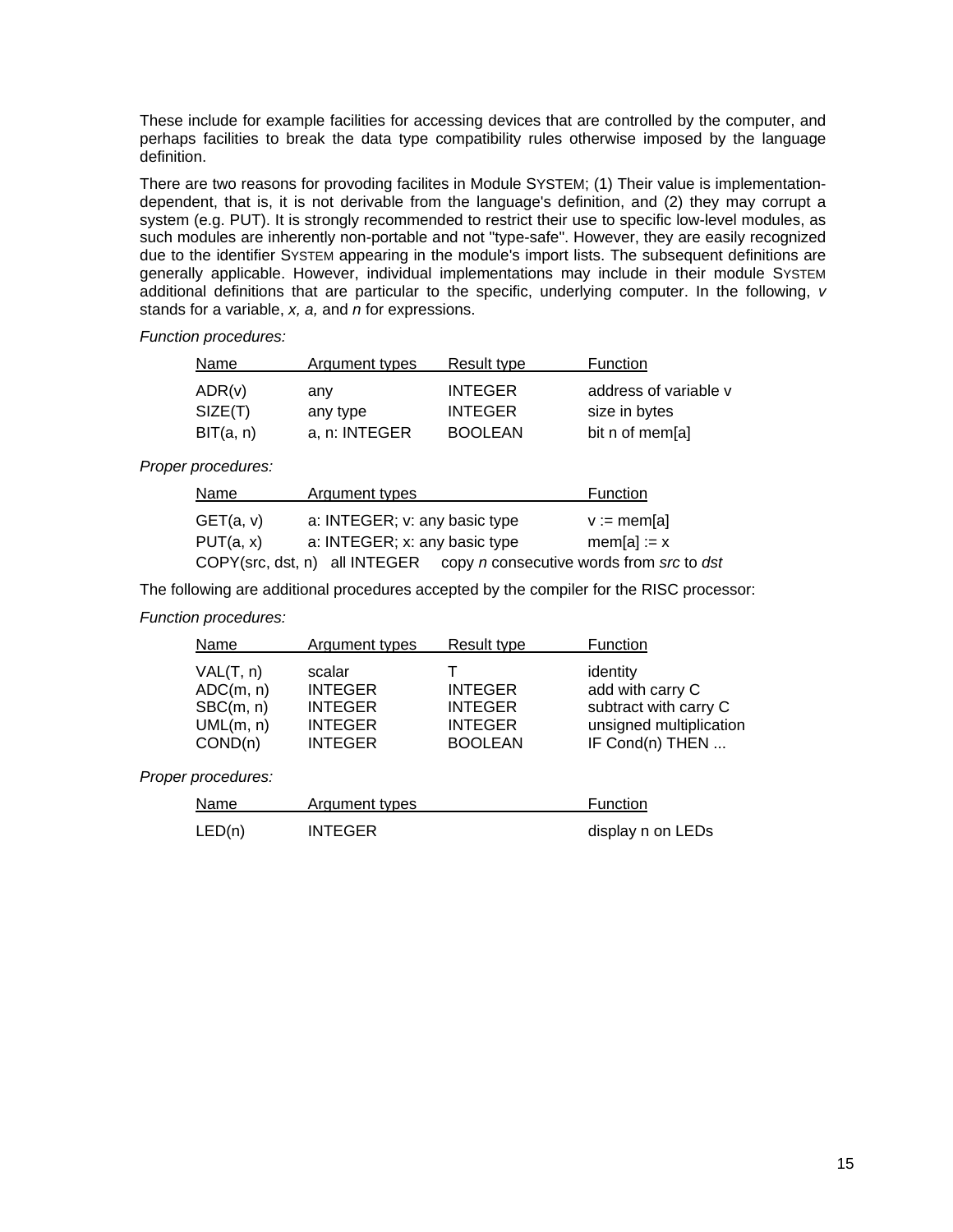# **Appendix**

# **The Syntax of Oberon**

```
letter = "A" | "B" | ... | "Z" | "a" | "b" | ... | "z".digit = "0" | "1" | "2" | "3" | "4" | "5" | "6" | "7" | "8" | "9". 
hexDigit = digit | "A" | "B" | "C" | "D" | "E" | "F".
ident = letter {letter | digit}.
qualident = \left[ident "."\right] ident.
identdef = ident [""].integer = digit {digit} | digit {hexDigit} "H". 
real = digit {digit} "." {digit} [ScaleFactor]. 
ScaleFactor = "E" ['++" ['--"] digit {digit}.number = integer | real.string = """ {character} """ | digit {hexDigit} "X". 
ConstDeclaration = identdef "=" ConstExpression. 
ConstExpression = expression. 
TypeDeclaration = identdef "=" type.
type = qualident | ArrayType | RecordType | PointerType | ProcedureType. 
ArrayType = ARRAY length {", " length} OF type.
length = ConstExpression.
RecordType = RECORD ["(" BaseType ")"] [FieldListSequence] END. 
BaseType = qualifiedent.
FieldListSequence = FieldList {";" FieldList}. 
FieldList = IdentList ":" type.IdentList = identdef {"," identdef}.
PointerType = POINTER TO type. 
ProcedureType = PROCEDURE [FormalParameters]. 
VariableDeclaration = IdentList ":" type. 
expression = SimpleExpression [relation SimpleExpression]. 
relation = "=" | "#" | "<" | "<=" | ">" | ">=" | IN | IS.
SimpleExpression = ['+"] "-"] term {AddOperator term}.
AddOperator = "+" | "-" | OR.
term = factor {MulOperator factor}. 
MulOperator = "*" | "/" | DIV | MOD | "&".
factor = number | string | NIL | TRUE | FALSE | 
   set | designator [ActualParameters] | "(" expression ")" | "~" factor. 
designator = qualident {selector}.
selector = "." ident | "[" ExpList "]" | "^" | "(" qualident ")".
set = \sqrt{T} [element \{\sqrt{T}, \sqrt{T}\} element}] \sqrt{T}.
element = expression [".." expression]. 
ExpList = expression {"," expression }.
ActualParameters = "(" [ExpList] ")" . 
statement = [assignment | ProcedureCall | IfStatement | CaseStatement | 
   WhileStatement | RepeatStatement | ForStatement]. 
assignment = designator ":=" expression.
ProcedureCall = designator [ActualParameters]. 
StatementSequence = statement {";" statement}. 
IfStatement = IF expression THEN StatementSequence 
   {ELSIF expression THEN StatementSequence} 
   [ELSE StatementSequence] END.
```